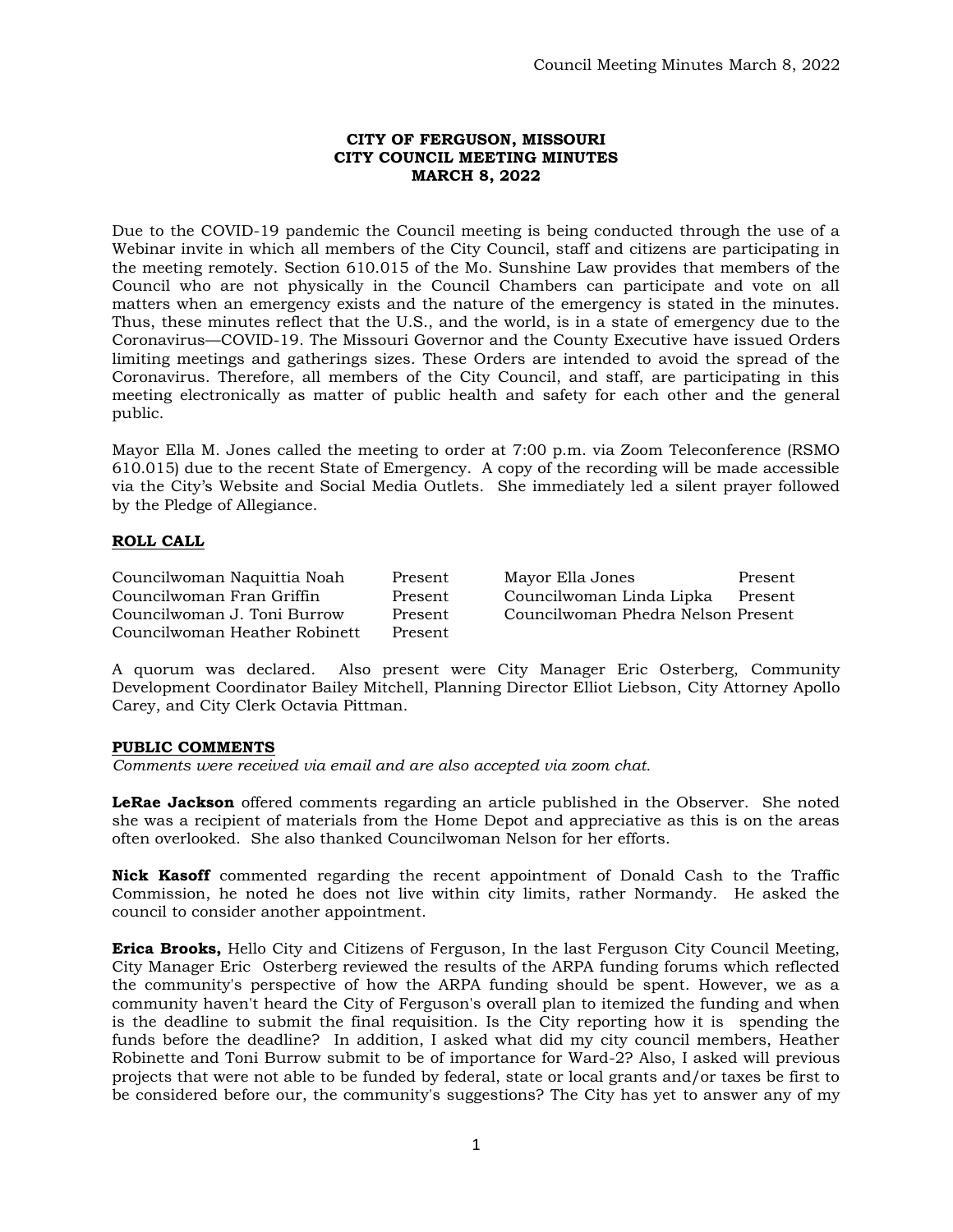questions. Secondly, have the City of Ferguson been assess the socioeconomic effect of the Via Metro STL vs access to Metro Bus Route #79 on the west side of Ferguson since Bus route #61 and #74 are still servicing the East side of Ferguson after 7:38pm. I would be interested in know that. What was the summary of the redistricting meeting on February 17, 2022?

2-24-2022 I have been exploring the accessibility of the City of Ferguson's Disaster and Emergency Management Plan since last year with Ferguson Fire Chief and then Acting City Manager John Hampton. I saw other municipalities having town hall meetings with their communities about their plans. As a result, I wanted to know if Ferguson was going to do the same for us, the residents to be abreast of the safety measures we need to take during a flood, a tornado, an invasion, etc. Last year I was told by Chief Hampton and acting city manager that the current DEM Plan wasn't online and it was being updated. Yesterday, Thursday, February 24, 2022, I went back to inquire about the status of the DEM Plan, and it is still being worked on. Chief Hampton said it probably wouldn't be available until about May 2022. He has a few more things to address. I asked Chief Hampton does the DEM Plan provide the citizens with an action plan according to the expectations of the City of Ferguson, and he said it gives the City an action plan to ensure the safety of the City. However, I said this plan should show the residents what to do during a time of disasters and emergencies so we don't have to panic and survive by any means necessary. We don't know who will be able to help us, where to get the help and how to help each other. I said the way it set up now as a community we can only be reactive and not proactive. He suggested to go to Red Cross to learn about DEM skills, but I said that doesn't teach me about where I live. Yes, there are some resources on the City's website, but if we are not aware of what they are this is useless. I said when only a few people in the community are aware of the procedure of how to access the DEM Plan, we all will go down. On the other hand, if we have to opportunity to learn what to do, we can save each other. Also, I mentioned that it isn't anything to unexpectedly experience what the people are going through in Ukraine. It just take a turn of a missile to be sent our way to go through the same thing. Also, everything is center around computers and electricity. The City of Ferguson and we, the residents need ways to be able to communicate without electricity and computers. We must not take this time for granted. We must get informed by being on the same page. Ferguson's DEM Plan is well needed for both the City and us residents. Chief Hampton said he would email me a copy of the DEM Plan when it was properly vetted and approved. I'm looking forward to seeing the final results.

**Mildred Clines** offered comments of not initially supporting Councilwoman Noah however she has been doing a great job. She also offered comments regarding recent council meetings; the theatrics and personal attacks against one another. She asked the council to also consider kindly and respectfully responding to citizens and their concerns.

**Adrian Shropshire** suggested a warning notice when speakers are running out of time to help with the abruptness. He also commended women on National Women's Day and extended kudos to Chief for the work of his officers.

**Gerry Noll** expressed the need for additional members on the CRB as there is currently 1 vacancy and 2 nearing terms in June. He announced that meetings are held on the 1st Monday of each month; 6:30 – 8:30 pm and a Town Hall to present NACOLE training will be changed from March 15th to March 29th.

**Annette Jenkins** offered comments regarding the article published by Nick Kasoff adding that Councilwoman Nelson is active in the community. She also spoke to the need for civility amongst each other.

Motion was made by Councilwoman Lipka and seconded by Councilwoman Burrow to amend the agenda to add appointments to boards and commissions. Unanimous vote in favor taken; **MOTION PASSED.**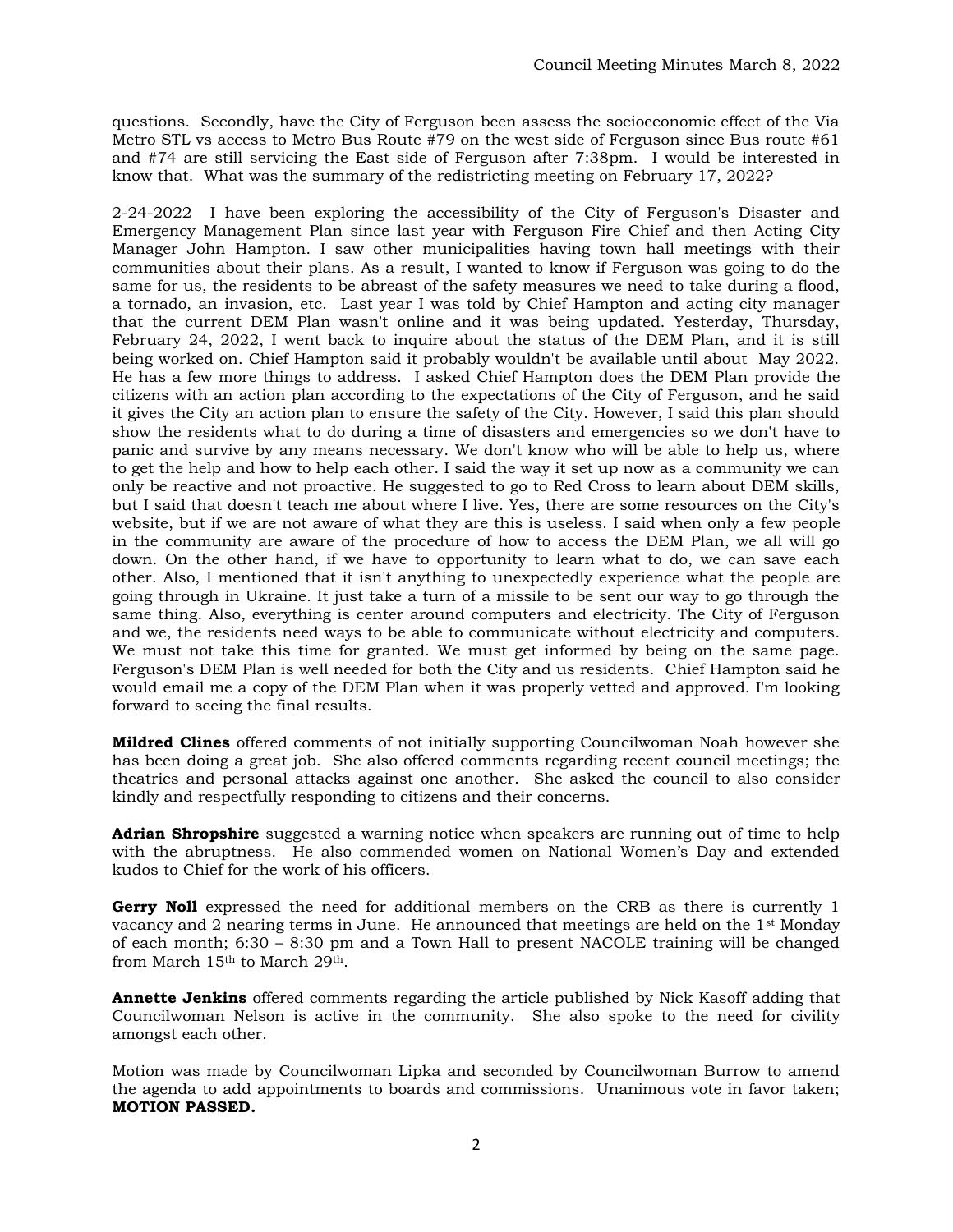# **MANAGER'S REPORT**

City Manager Osterberg asked the council to consider availability of a special meeting the next two weeks to further discuss the positions of the ARPA funding and allocations will take place during the budget process.

# **COVID Update – Chief John Hampton**

Chief Hampton noted the 2 year anniversary of COVID in St. Louis County. He noted that cases remain on the decline. The Department of Public Health continues to recommend vaccinations/boosters, social distancing, wearing mask and staying home and getting tested if you are ill.

He also discussed the city's emergency operation plan that describes roles and responsibilities and details plans in the event of an emergency. It is currently being updated and will be placed on the city's website for review. He also announced the North County CERT Program is available to citizens and is currently being conducted through Florissant. More information will be distributed as it comes up.

## **Community Policing Update – Chief Frank McCall**

Chief McCall provided a comparison of statistics from this period last year noting a decrease in calls for service however there has been an increase in domestic violence, disturbances, and auto thefts as well as traffic enforcement. There has also been a decrease in calls related to shots via shotspotter. A full report of statistics is available on the city's website. Last he stated 2 potential candidates for the police academy are in the process and another with hopes of making an offer this week. Discussion was also held regarding the dispatch system outage in which an upgrade is being researched.

## **SPECIAL PRESENTATION**

## **Parks Master Plan – Vireo**

Director Musgrave announced the process began last October to update the Parks Master Plan and Larry Reynolds with Vireo was present to present the draft plan. A presentation was conducted to explain the process involved which included citizen surveys and public engagement as well as park inventory and analysis with actions and steps to take and funding alternatives.

## **Business License Review For Cousins Market (929 Airport Road)**

City Manager Osterberg made a recommendation to the council the revocation of the business license for Cousins Market per the process outlined in the city's code. Inspector Diaz explained an undercover investigation was conducted by the state agency of the sale of loose cigarettes. City staff followed up and determined they are operating outside of the approved licensing, we were unable to determine current ownership and management and there is also a need for the health department to inspect conditions for food sales. LT. Harris also explained recent criminal activity, the volume of calls for service (147+) which also included a murder this month that began on this property, auto thefts and assault  $1^{st}$  degree, overdoses (6 from 2021 – present) and multiple reports of gun shots fired. Discussions were held and it was noted that a resolution would be needed to proceed with the revocation.

## **PUBLIC HEARING**

**None**

## **CONSENT AGENDA**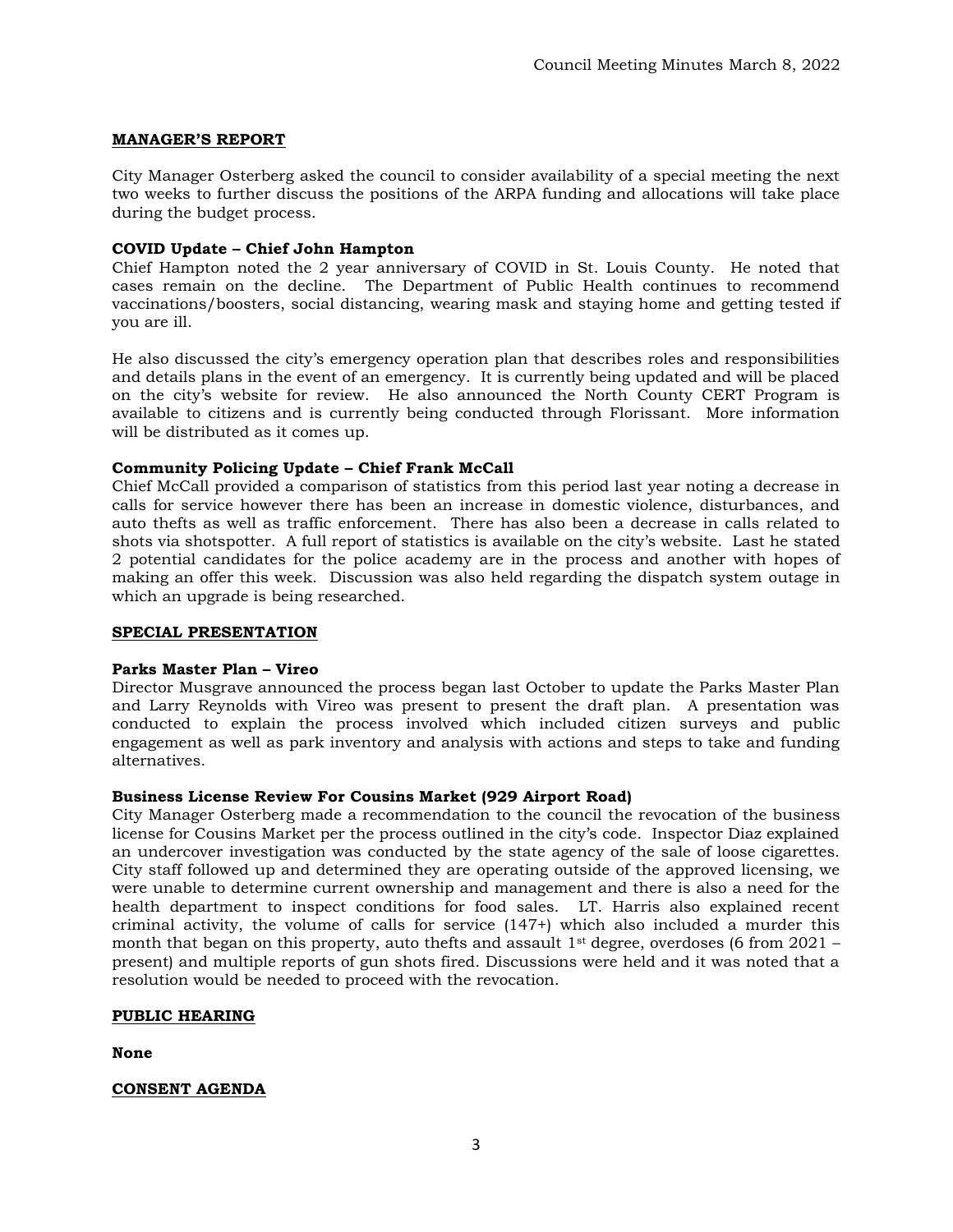## **CITY COUNCIL MEETING MINUTES None**

# **BOARD/ COMMISSION MEETING MINUTES**

Civilian Review Board: [January 10, 2022](https://www.fergusoncity.com/DocumentCenter/View/5657/FCRB-Open-Meeting-Minutes-01102022) Farmers Market Commission: [November 17, 2021](https://www.fergusoncity.com/DocumentCenter/View/5659/Farmers-Market-Minutes-11-17-21) FNIP: [December 7, 2021](https://www.fergusoncity.com/DocumentCenter/View/5664/FNIP-Meeting-Minutes-120721) Redistricting Commission: [December 30, 2021](https://www.fergusoncity.com/DocumentCenter/View/5663/Redistrict-MINUTES-123021)

Motion was made by Councilwoman Lipka and seconded by Councilwoman Burrow to receive and file commission meeting minutes. Unanimous vote in favor taken; **MOTION PASSED.** 

## **APPOINTMENTS**

Motion was made by Councilwoman Lipka and seconded by councilwoman Griffin to appoint **Sara Fletcher** to the **Traffic Commission**. Unanimous vote in favor taken; **MOTION PASSED.** 

## **REQUESTS**

Motion was made by Councilwoman Lipka and seconded by Councilwoman Noah to lay on the table Liquor License Approval – Déjà vu II. Unanimous vote in favor taken; **MOTION PASSED.** 

## **PROCLAMATIONS**

None

## **RESOLUTIONS**

## **[Resolution No. 2022-09](https://www.fergusoncity.com/DocumentCenter/View/5658/Resolution-No-2022-09-9315-W-Florissant-Rd-Demo) – A Resolution Selecting A Contractor For The Demolition Of 9315 W. Florissant Road, Awarding The Contract To Said Contractor, And Authorizing The City Manager To Execute The Contract On Behalf Of The City**

Without objection, the resolution was introduced by Council present. Attorney Carey provided the reading. Motion was made by Councilwoman Lipka and seconded by Councilwoman Nelson to approve Resolution No 2022-09. **ROLL CALL:** Councilwoman Noah – aye; Councilwoman Griffin – aye; Councilwoman Burrow – aye; Councilwoman Robinett – aye; Mayor Jones – aye; Councilwoman Lipka – aye; Councilwoman Nelson – aye; **MOTION PASSED.**

## **[Resolution No. 2022-10](https://www.fergusoncity.com/DocumentCenter/View/5660/Resolution-No-2022-10-GREENS-HVAC-system-at-city-hall) – A Resolution Authorizing The City Manager To Execute A Contract Between The City Of Ferguson And Greens HVAC To Replace The Heating And Cooling System At City Hall**

Without objection, the resolution was introduced by Council present. Attorney Carey provided the reading. Motion was made by Councilwoman Lipka and seconded by Councilwoman Burrow to approve Resolution No 2022-10. **ROLL CALL:** Councilwoman Noah – aye; Councilwoman Griffin – aye; Councilwoman Burrow – aye; Councilwoman Robinett – aye; Mayor Jones – aye; Councilwoman Lipka – aye; Councilwoman Nelson – aye; **MOTION PASSED.**

#### **[Resolution No. 2022-11](https://www.fergusoncity.com/DocumentCenter/View/5661/2022-11-Republic-Waste) – A Resolution Of The City Of Ferguson, Missouri, Authorizing The City Manager To Execute A Contract With Republic Services For Solid Waste Collection**

Without objection, the resolution was introduced by Council present. Attorney Carey provided the reading. City Manager Osterberg presented the bids solicited for solid waste and announced that Republic Waste appeared to be the best for the city. After questions for the council it was noted that Republic can review arrangements for the multi-family units, however it would take a 2 year period per state statue. Motion was made by Councilwoman Griffin and seconded by Councilwoman Nelson to approve Resolution No 2022-11. **ROLL CALL:**  Councilwoman Noah – aye; Councilwoman Griffin – aye; Councilwoman Burrow – aye;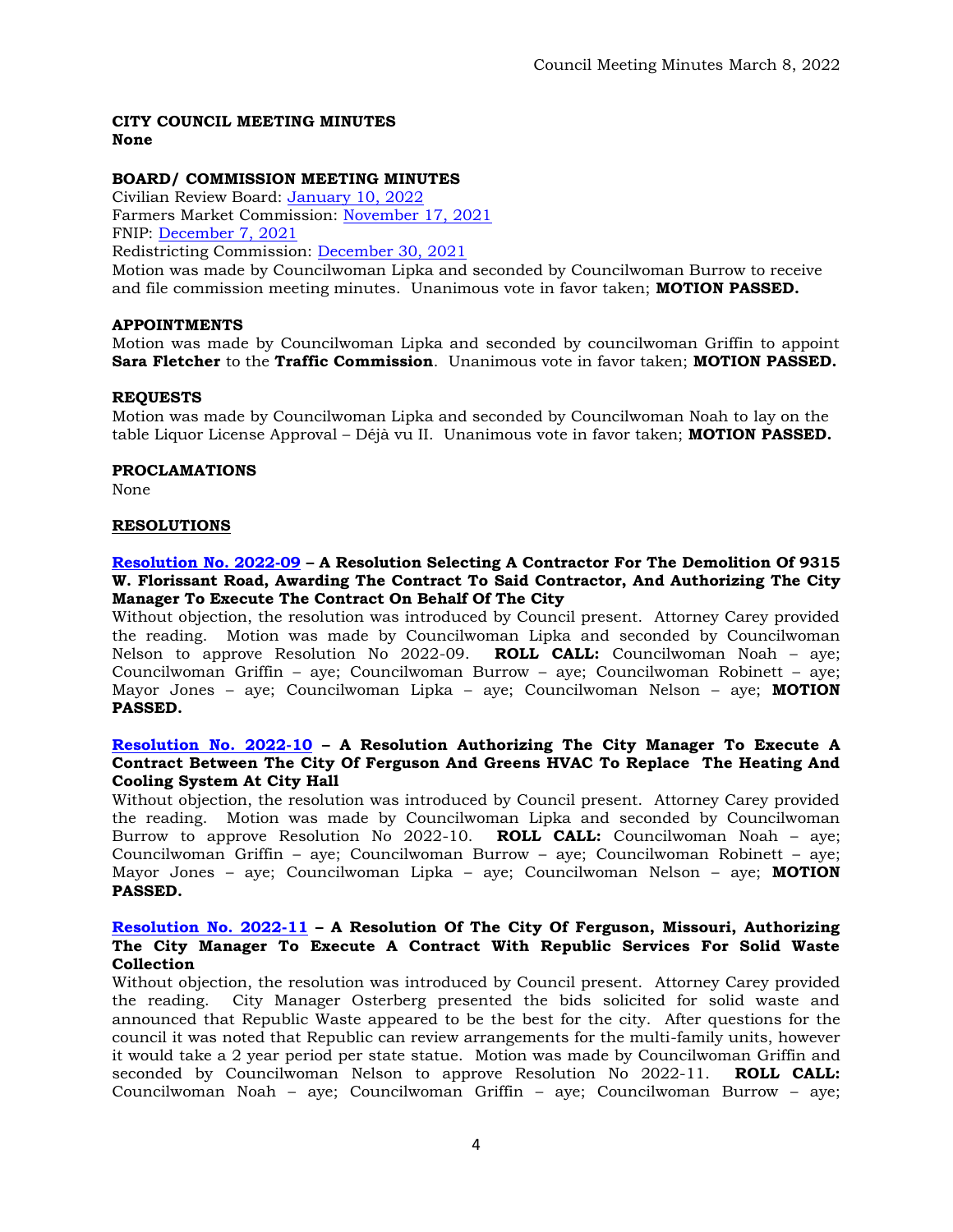Councilwoman Robinett – aye; Councilwoman Nelson – aye; (Mayor Jones and Councilwoman Lipka recused themselves from voting) **MOTION PASSED.**

## **BILLS REQUIRING FIRST READING**

**[Bill No. 7222](https://www.fergusoncity.com/DocumentCenter/View/5654/Bill-No-7222-2022-xxxxxMobile-Food-Truck-Permit) – An Ordinance Amending Chapter 47 Of The Code Of Ordinances Of The City Of Ferguson And By A New Article III As It Relates To Mobile Food Vendors; Providing For The Effective Date Of This Ordinance; Providing For The Current Maintenance Of This Code; And Providing For The Repeal Of All Conflicting Ordinances** Without objection, Bill #7222 was introduced by Councilwoman Noah and Attorney Carey provided the title only reading. It was explained that after passage at the last meeting additional revisions were being introduced. Discussion was held regarding the insurance requirement and a motion was made by Councilwoman Noah and seconded by Councilwoman Lipka to revise the bill (section 47-31 and 47-32). **ROLL CALL:** Councilwoman Noah – aye; Councilwoman Griffin – aye; Councilwoman Burrow – aye; Councilwoman Robinett – aye; Mayor Jones – aye; Councilwoman Lipka – aye; Councilwoman Nelson – aye; **MOTION PASSED.** 

## **[Bill No. 7223](https://www.fergusoncity.com/DocumentCenter/View/5655/Bill-No-7223-2022-xxxx-Authorizing-MABAS-Agreement-2-21-20221) – An Ordinance Of The City Of Ferguson, Missouri, Authorizing The Mayor To Enter Into And Execute A Mutual Aid Box Alarm System Agreement**

Without objection, Bill #7223 was introduced by Council present and Attorney Carey provided the title only reading. Chief Hampton explained this agreement would allow for additional mutual aid.

## **[Bill No. 7224](https://www.fergusoncity.com/DocumentCenter/View/5656/Bill-No-7224-2022-xxxx-Ordinance-for-Acquisition-2021-4) – An Ordinance Authorizing The Mayor Of The City Of Ferguson, Missouri, To Execute The Deed And Acknowledge Other Documents In Order For The Real Properties To Be Transferred To The City For City Development And/Or Beautification**

Without objection, Bill #724 was introduced by Council present and Attorney Carey provided the title only reading. It was explained that this would allow the city to acquire land off the post third list for the property acquisition program.

## **[Bill No. 7225](https://www.fergusoncity.com/DocumentCenter/View/5665/Bill-No-7225-2022-xxxx-A-CARING-PLUS-SENIOR-HOUSING-REDEVELOPMENT_AGREEMENT) – An Ordinance Authorizing The Execution Of A Redevelopment Agreement With LMAC Holdings, LLC, For The Purpose Of Redevelopment Of 10607 New Halls Ferry Road To Be Used As Affordable Senior Housing Units In The City of Ferguson**

Without objection, Bill #7224 was introduced by Council present and Attorney Carey provided the title only reading. This will provides for the execution of the redevelopment agreement for the senior housing project.

## **BILLS REQUIRING SECOND READING**

## **[Bill No. 7221](https://www.fergusoncity.com/DocumentCenter/View/5602/Bill-No-7221-2022-xxxx-SUP-3156-Pershall-Road) – An Ordinance Of The City Of Ferguson, Missouri Granting A Special Use Permit To Jacqueline Phillips For The Purpose Of Operating An Event Space/Open Bar At 3156 Pershall Road Subject To The Conditions, Restrictions, And Requirements Set Forth Herein**

Motion was made by Councilwoman Robinett and seconded by Councilwoman Burrow to read the second time and place upon its passage. Attorney Carey provided the title only reading. **ROLL CALL:** Councilwoman Noah – aye; Councilwoman Griffin – aye; Councilwoman Burrow – aye; Councilwoman Robinett – aye; Mayor Jones – aye; Councilwoman Lipka – aye; Councilwoman Nelson – aye; **MOTION PASSED.**

Motion was made by Councilwoman Lipka and seconded by Councilwoman Burrow to move from the table **Liquor License Approval – Déjà vu II**. Unanimous vote in favor taken; **MOTION PASSED.** 

Motion was made by Councilwoman Burrow and seconded by Councilwoman Nelson to approve the liquor license for Déjà vu II. Unanimous vote in favor taken; **MOTION PASSED.**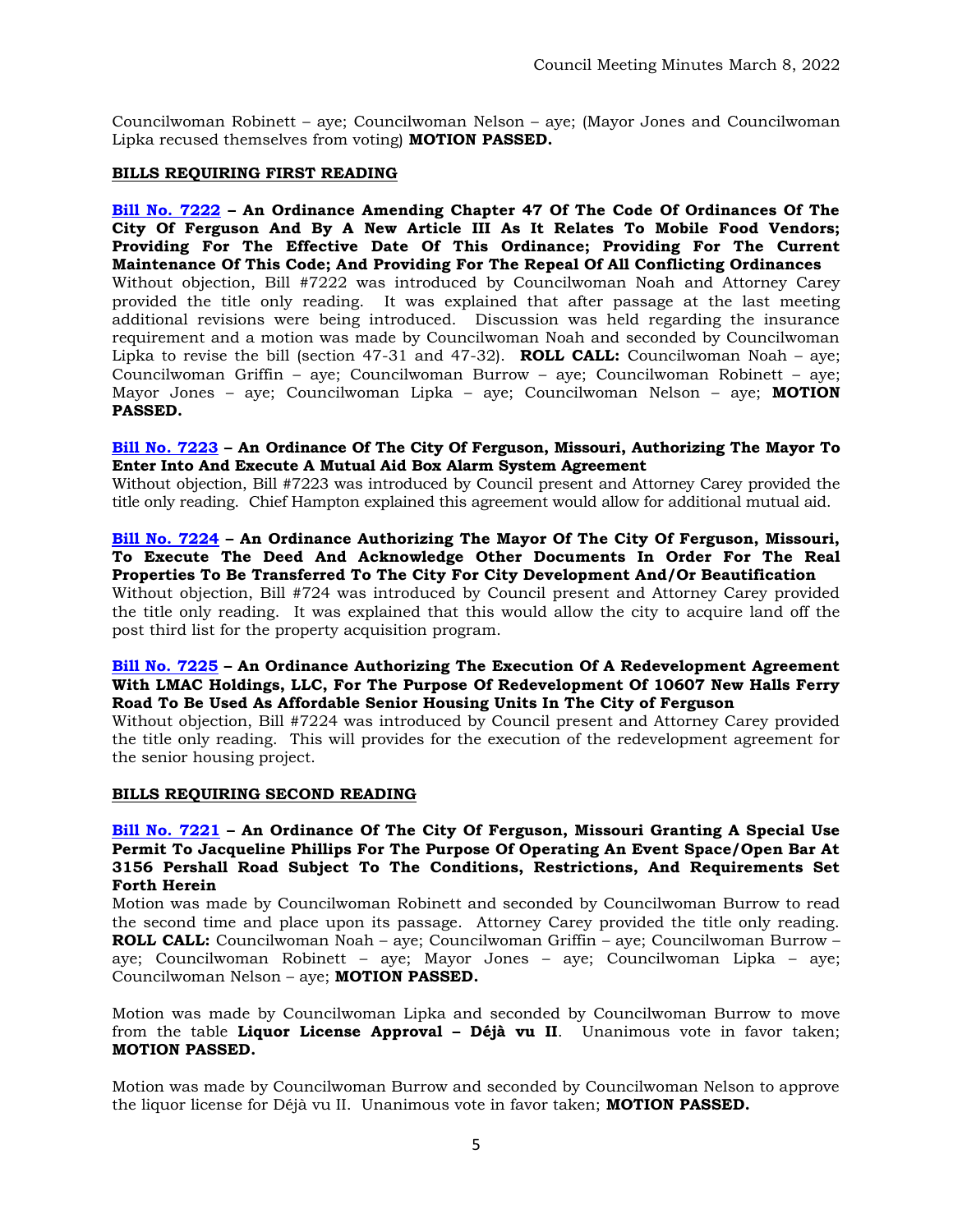#### **UNFINISHED BUSINESS**

#### **None**

#### **NEW BUSINESS**

Councilwoman Noah announced her interest in hearing a presentation from Carlton Stock regarding a local Environment Board. And Councilwoman Lipka noted interest in hearing from Bryce Robinson. Council agreed to hold certain presentations at special sessions before the regular meetings.

#### **MISCELLANEOUS**

**Councilwoman Noah** expressed a Happy International Women's Day and staff appreciation day, March 4th. On Sunday February 20th she met the MO Stream Team who cleaned the Maline Creek in Ferguson. They collect water samples to monitor salt conductivity and Maline Creek tests excessive. She encouraged everyone to remain engaged and thanked everyone for their support and dedication.

**Councilwoman Griffin** announced Northhills Neighborhood Community Meeting on Saturday March 19th at Zion and via zoom.

**Councilwoman Burrow** reported the Library is fully opened and require masks. They have made many updates also to the card process. They will hold a council candidate forum at 6pm on March  $21$ <sup>st</sup> and school board forum on March  $23$ <sup>rd</sup>. The library has added additional wifi hotspots and as there is an increased demand for fax and copies, there are no charges.

**Councilwoman Robinett** offered a reminder of the candidate forum on March 21<sup>st</sup> at 6pm hosted by the Library and the League of Women Voters.

**Councilwoman Lipka** expressed happy International Women's Day. She announced Delaney Knowles (former Mayor Knowles daughter) was able to ring the bell today, she is in recovery. She thanked Mike Palmer for community clean up on W. Florissant. Last she shared the celebration of her daughter's birthday.

**Councilwoman Nelson** announced the Eco Team clean up on March 19<sup>th</sup> at 10am. She announced the Summerset Drive supply drive as well as Rita Days Town Hall regarding ARPA Funding on march 12th at 11am.

**City Manager Osterberg** had no report.

**City Clerk Pittman** had no report.

**Attorney Apollo Carey** had no report.

**Mayor Jones** offered comments regarding ARPA funding and announced that County has opioid settlement funding and will look into why cities were not notified and what can now be done to be included.

## **CLOSED SESSION**

**None** 

## **ADJOURNMENT**